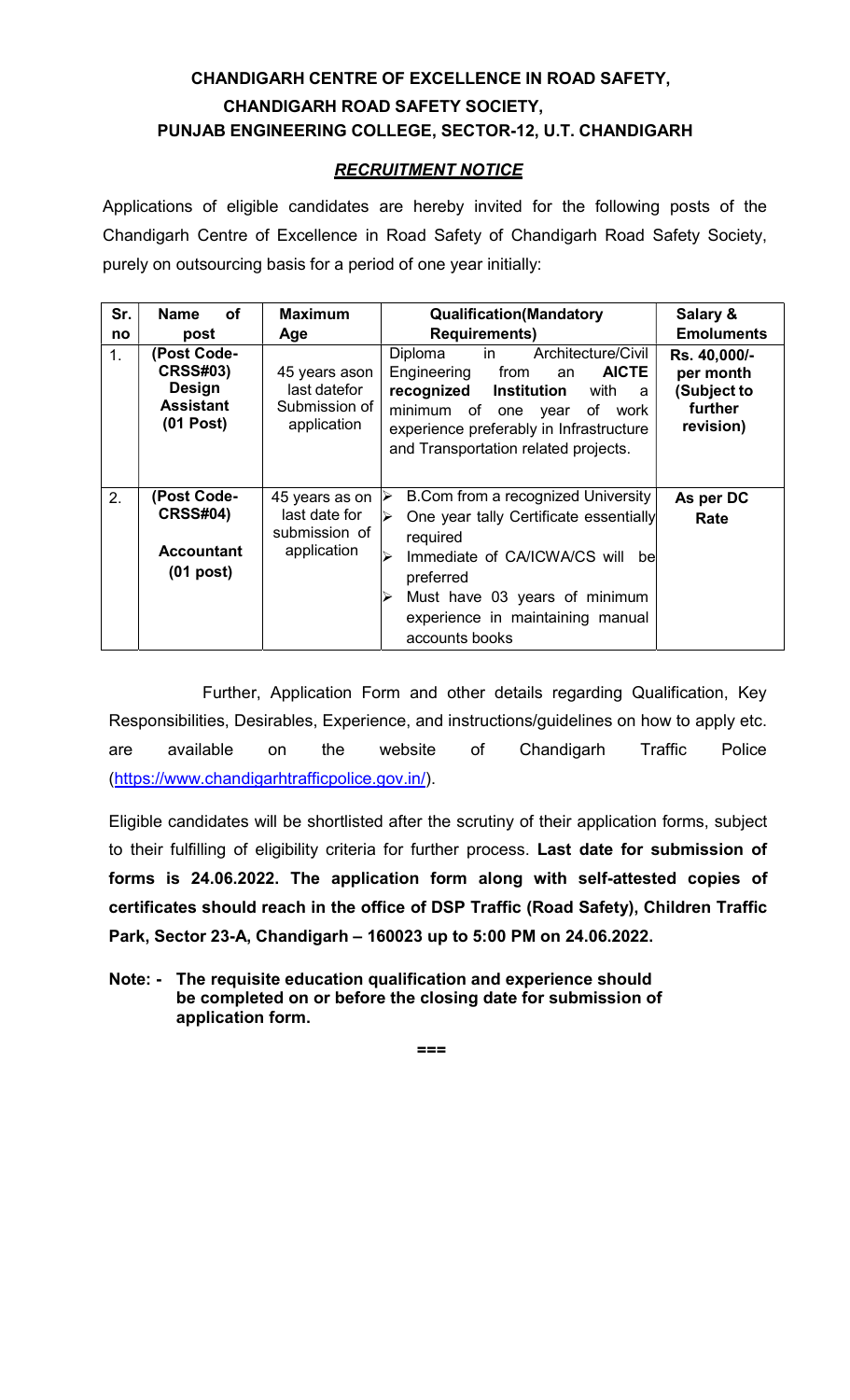## Instructions/Guidelines for Filling of Application Form

Following are the general and special instructions with respect to the filling of the application form:

- 1. Apply well in advance without waiting for last date of submission of application form.
- 2. Please read the instructions and procedures carefully before filling the Application Form and check all the particulars filled up in application form to ensure the correctness of information before finally submitting the application.
- 3. Candidates are advised to fill their application form carefully such as Name, Father's/Mother's name, Date of Birth, Qualification, photo, Signature etc. Once the Application Form has been submitted, no request for change of any particular on the application form shall be entertained.
- 4. Candidates applying for a post must ensure that they fulfill all the eligibility conditions on the last date of application. Candidates who do not fulfill the qualifications/eligibility conditions on cut off date, their application shall not be accepted.
- 5. The decision of the Chandigarh Road Safety Society in all matters relating to acceptance or rejection of an application, eligibility/suitability of the candidates, mode and criteria for selection etc. will be final and binding on the candidates. No inquiry or correspondence will be entertained in this regard.
- 6. If during verification at any stage starting from submission of application form till the appointment, it is found that any candidate does not fulfill any of the eligibility condition or it is found that the information furnished is false or incorrect, his/her candidature will be cancelled and he/she will also be liable to be criminally prosecuted.

===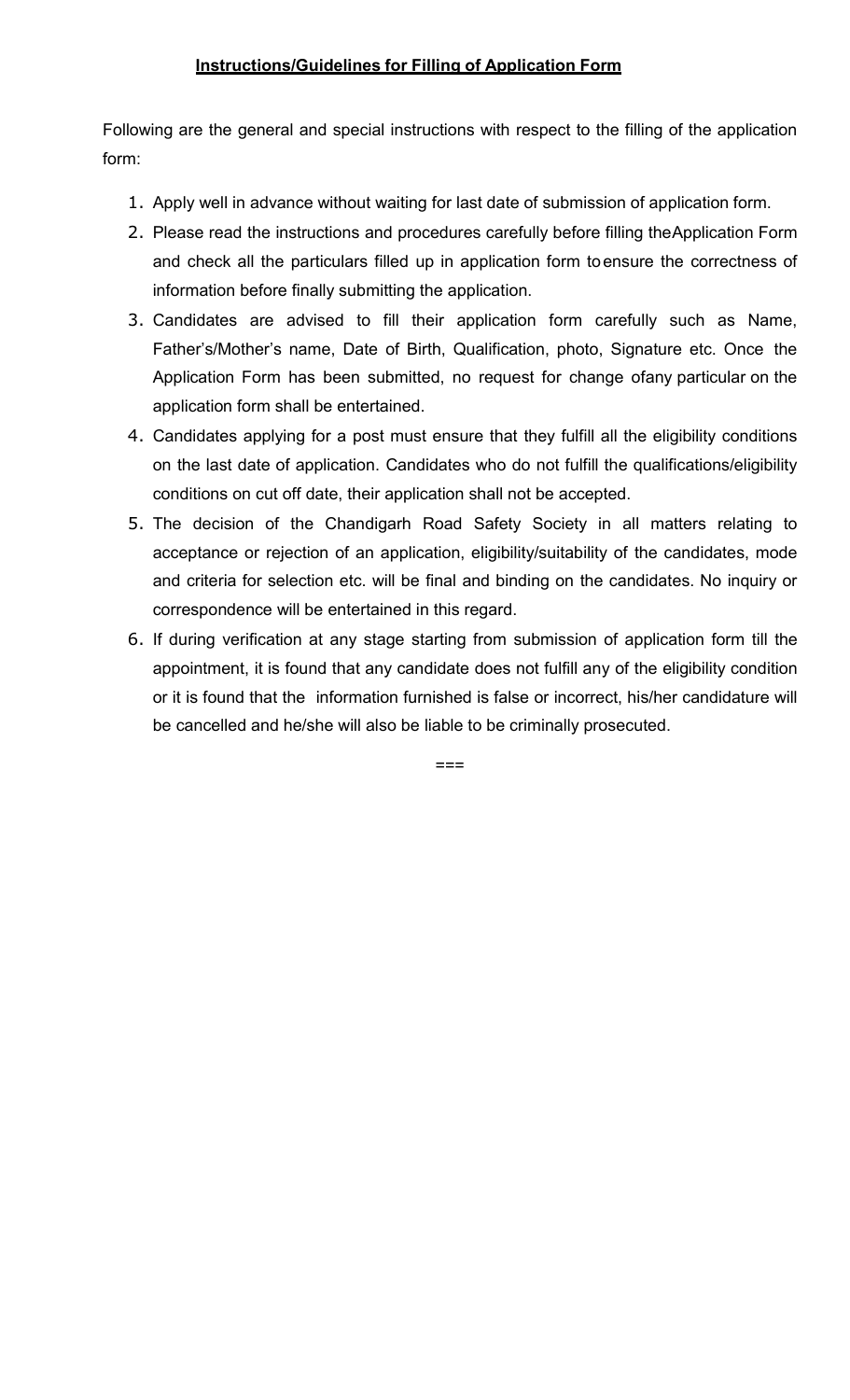# APPLICATION FORM

| (in block letters)                                                               |                                          |
|----------------------------------------------------------------------------------|------------------------------------------|
|                                                                                  |                                          |
|                                                                                  |                                          |
| 4. Address for Correspondence:                                                   | Affix Latest passport<br>size Photograph |
|                                                                                  |                                          |
|                                                                                  |                                          |
| Police Station_________________________District:________________________________ |                                          |
|                                                                                  |                                          |
| 5. Permanent Address: House                                                      |                                          |
| No. Village/Sector                                                               |                                          |
| Police Station___________________District:_______________________State_______    |                                          |
| Pin Code_________________                                                        |                                          |
|                                                                                  |                                          |
|                                                                                  |                                          |
|                                                                                  |                                          |

8. Education Qualification: (Attach self-attested photo copies of Education Certificates, starting from Matriculation and above)

| $Sr.$<br>No. | Exam<br>Passed | <b>Board/University</b> | Passing<br>Year | Marks/<br>Percentage |
|--------------|----------------|-------------------------|-----------------|----------------------|
|              |                |                         |                 |                      |
|              |                |                         |                 |                      |
|              |                |                         |                 |                      |

- 9. Details of Experience/ Achievements/ Any other qualification: (Attach photo copy of self-attested certificate, if any)
- 10. Declaration:

I hereby certify that above particulars mentioned in the application are correct and true to the best of my knowledge and believe, if particulars mentioned by me are found false at any stage then I shall be liable to be terminated without any notice and I have never been convicted by criminal court.

Place: National Place:

(Signature of Applicant)

Date:

Contact Number: \_\_\_\_\_\_\_\_\_\_\_

Note: Attach your Resume with this form.